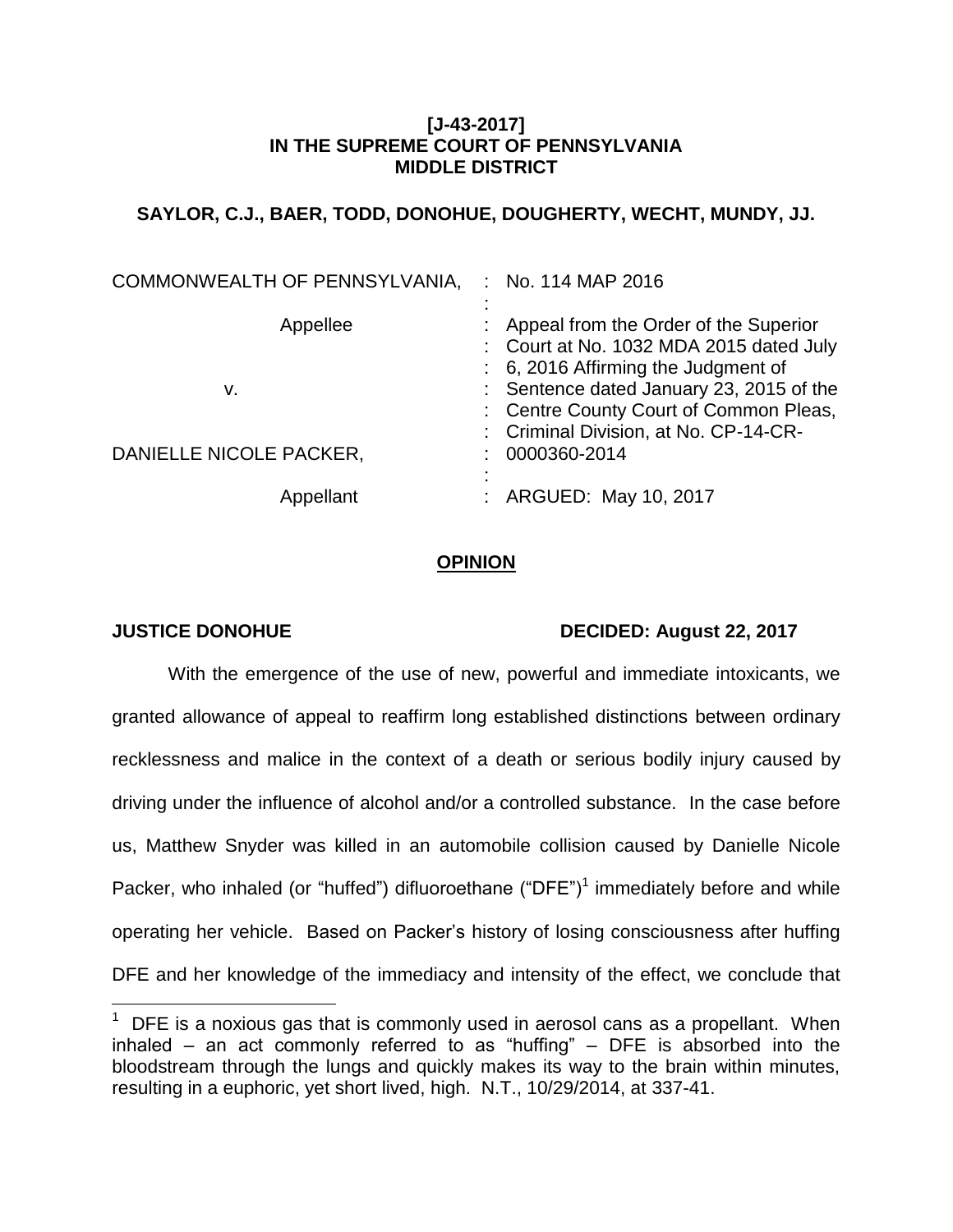her conduct constituted the high degree of recklessness required for a finding of malice. We therefore affirm the decision of the Superior Court.

The Commonwealth charged Packer with a litany of offenses, including, inter alia, third-degree murder, aggravated assault, aggravated assault with a deadly weapon, homicide by vehicle, homicide by vehicle while driving under the influence ("DUI"), and aggravated assault by vehicle while DUI. $^2$  A jury trial ensued on October 29, 2014. The evidence presented at trial, recited in the light most favorable to the Commonwealth, $3$  is as follows. On the evening of August 6, 2012, Packer and her thenfiancé Julian Shutak drove to a Walmart near State College, Pennsylvania in a Chevrolet Trailblazer that Packer borrowed from her mother. They purchased a video game system, video games, two cans of Dust-Off brand compressed aerosol dust remover and some beverages. They made their purchases with a blank check that had been given to them by Packer's grandmother to purchase Christmas gifts. The two left the store at 9:33 p.m.

 2 18 Pa.C.S. §§ 2502(c), 2702(a)(1), (4); 75 Pa.C.S. §§ 3732(a), 3735(a), 3735.1(a). The Commonwealth also charged Packer with involuntary manslaughter, simple assault, recklessly endangering another person, smell/inhale toxic releasing substances, DUI (drug that impairs safe driving), DUI (solvent or noxious substance), failure to keep right, failure to yield right, driving on roadways laned for traffic, careless driving, reckless driving, and failure to use safety belt. 18 Pa.C.S. §§ 2504(a), 2701(a)(1), 2705, 7303(a); 75 Pa.C.S. §§ 3301(a), 3302, 3309(1), 3714(a), 3736(a), 3802(d)(2), (4), 4581(a)(2)(ii).

 $3$  Our review of a challenge to the sufficiency of the evidence to support a conviction requires that we determine "whether the evidence admitted at trial, and all the reasonable inferences derived therefrom viewed in favor of the Commonwealth as verdict winner, supports the jury's finding of all the elements of the offense beyond a reasonable doubt." *Commonwealth v. Cash*, 137 A.3d 1262, 1269 (Pa. 2016) (quoting *Commonwealth v. Smith*, 985 A.2d 886, 894-95 (Pa. 2009)), *cert. denied sub nom. Cash v. Pennsylvania*, 137 S.Ct. 1202 (2017).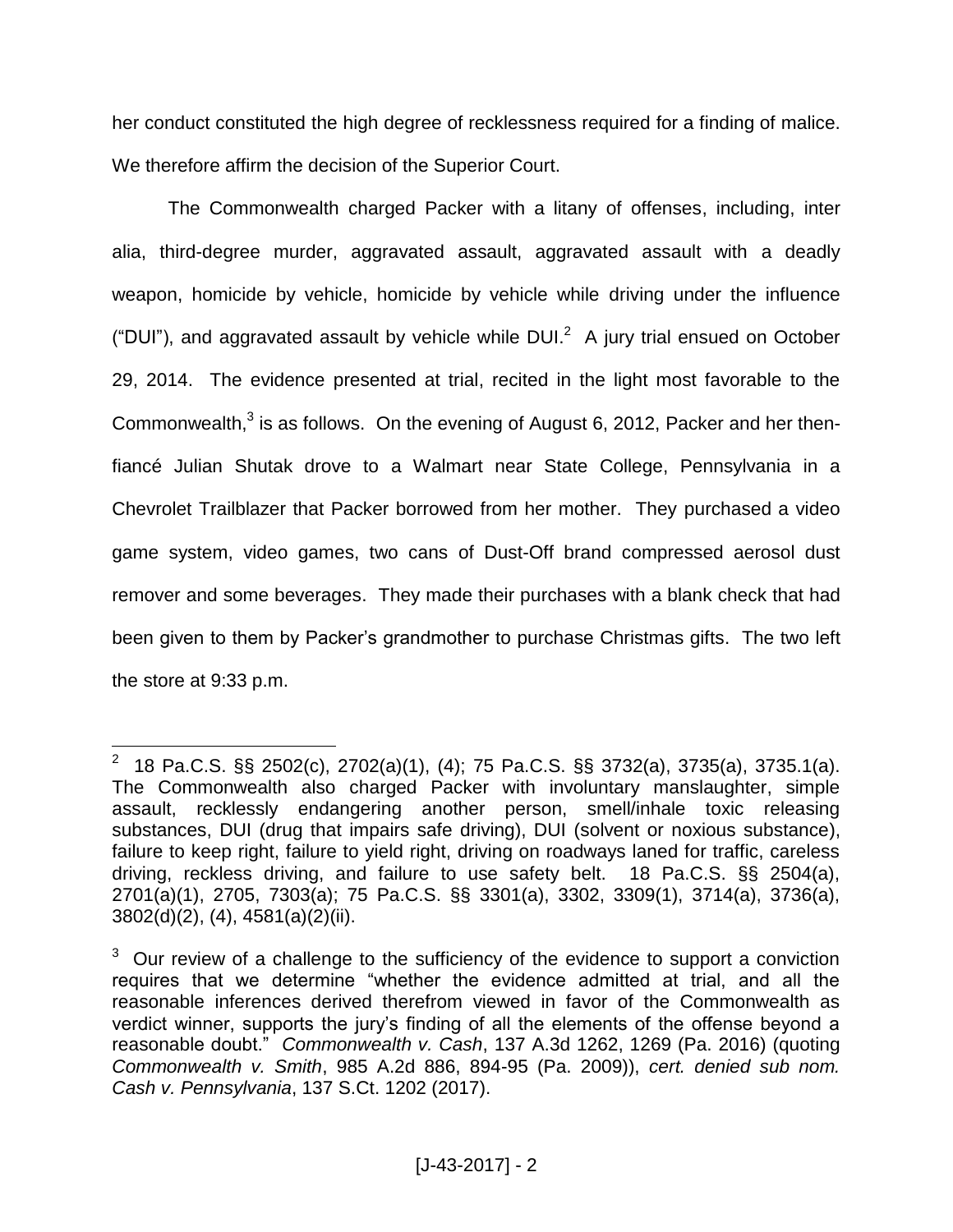Packer and Shutak returned to the Trailblazer – Packer in the driver's seat and Shutak in the front passenger seat. Before driving out of the parking lot, Packer opened the newly purchased dust remover and both she and Shutak huffed, inhaling two to three times in five-to-ten second bursts each time. After huffing, Packer asked Shutak, "How much do you trust me?" to which he responded, "Am I going to die tonight?" N.T., 10/29/2014, at 210, 215. Shutak, who introduced Packer to huffing, was aware that Packer had previously lost consciousness and hallucinated while huffing. He estimated that she had huffed between ten and thirty times in the past.

At 9:37 p.m., Packer drove from the Walmart to a nearby Sheetz, where Shutak purchased cigarettes. Packer then proceeded to drive north on Benner Pike, which had a posted speed limit of fifty-five miles per hour. While stopped at a red light at Shiloh Road, Packer and Shutak again huffed, each taking two two-second bursts. Packer proceeded to drive, but became unresponsive very shortly after this round of huffing. Shutak described her as "zombified," driving with her eyes open and staring straight ahead, "but she wasn't really there." *Id.* at 225, 229. Packer's vehicle began to drift over to the southbound lane into oncoming traffic. She barely missed striking one vehicle. That vehicle honked its horn, but it evoked no response from Packer. A Hyundai Accent, driven by Snyder, was approximately ten to fifteen car lengths behind the first vehicle. Snyder braked extensively and steered away from Packer to try to avoid a collision. Despite his efforts, at 9:42 p.m., just five minutes after leaving the Walmart parking lot, Packer's vehicle struck Snyder's vehicle head on. The airbag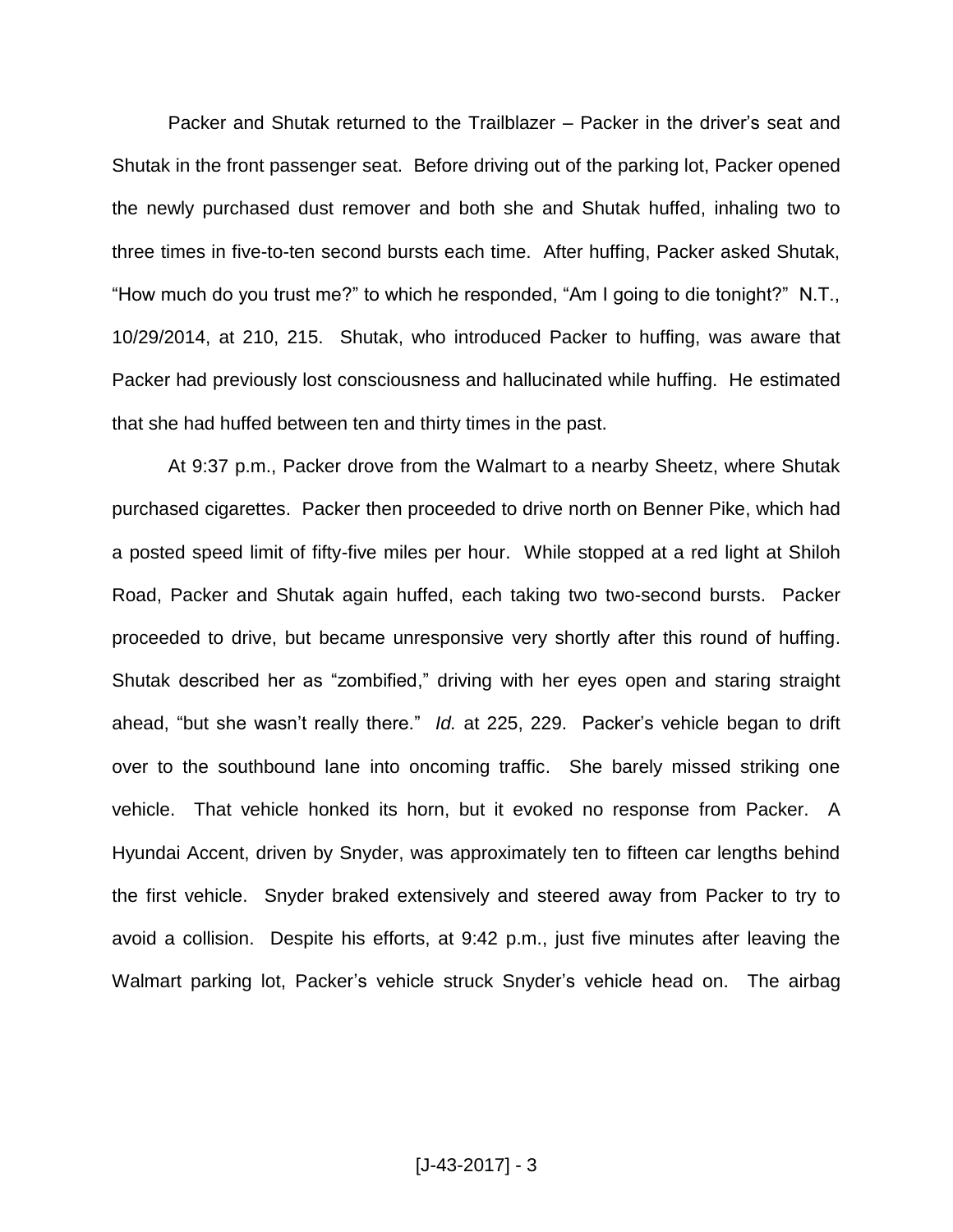module<sup>4</sup> recovered from the Trailblazer indicated that Packer did not engage the throttle or the brake in the five seconds preceding the accident and took no evasive measures to avoid Snyder's vehicle. She was traveling at a rate of forty-two miles per hour at the time of impact.

The force of the collision sent Snyder's Accent airborne. It ultimately landed in a grassy field off the side of the roadway, facing the road. The Trailblazer spun 180 degrees and came to a rest in the southbound lane of Benner Pike. Snyder died within minutes of the crash.

Packer remained unresponsive immediately after the collision and stated after the fact that she was unaware that an accident had occurred. Shutak was eventually able to rouse her by yelling that they had been in an accident. Packer called 9-1-1 to report the accident. During the call, Packer repeatedly asked the operator whether she was going to jail. She asked the same question to an eyewitness and to first responders who arrived at the scene.

In separate conversations immediately following the accident, Packer told emergency medical personnel and a state trooper that the crash occurred while she was leaning down to adjust the radio. Packer also volunteered that she had used dust remover in the Walmart parking lot to clean her air vents – a story concocted by Shutak to explain any duster that might be detected in Packer's system. Packer further asked

<sup>4</sup> An airbag module records data from an airbag deployment and provides information regarding the vehicle's speed, break and throttle usage, and engine revolutions per minute at the time of deployment and the preceding five seconds. N.T., 10/29/2014, at 261-62.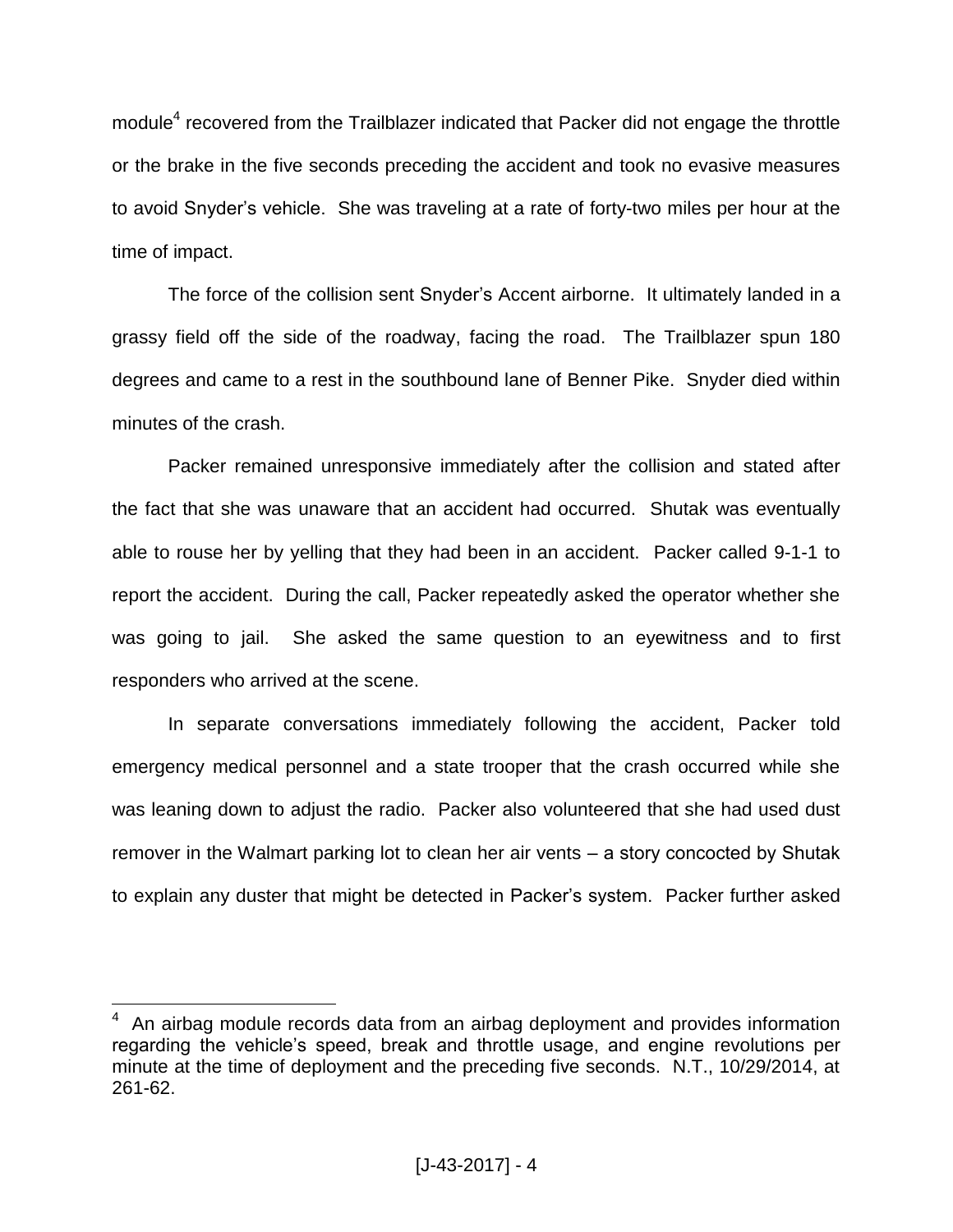an EMT if the police would be able to detect duster in her blood. None of the individuals who spoke with Packer at the scene of the collision observed any signs of intoxication.

While speaking with police, Packer complained of pain in her chest. Thereafter, she was taken to the hospital by ambulance. Packer consented to the request by police for a blood test at the hospital. The blood draw occurred at 12:47 a.m., three hours after the accident. Subsequent testing of her blood revealed DFE at a concentration of 0.28 micrograms per milliliter.

Packer and Shutak each provided police with two written statements, given on separate occasions. In each of their first written statements, given shortly after the accident, neither Shutak nor Packer mentioned anything about huffing that night. In his second written statement, Shutak admitted that he and Packer had huffed both prior to and while driving on the night of the accident. Packer provided her second written statement to police approximately three months later, in which she likewise admitted to huffing in the Walmart parking lot and while operating the vehicle at the red light on Benner Pike. She was aware that Dust-Off contained a bittering agent, stating that "she could taste it down the back of her throat." *Id.* at 298. She further admitted that she had read the label on the bottle and knew that inhaling the duster could have killed her. *Id.* at 299, 301.

During this interview with police, Packer admitted that she had huffed in the past. She explained that in her prior experiences with huffing "she would black[] out." *Id.* As Packer explained it to police, "she would spray it [and] it would make her … pass[] out or black out." *Id.* at 299. She informed police that at the time of the collision she had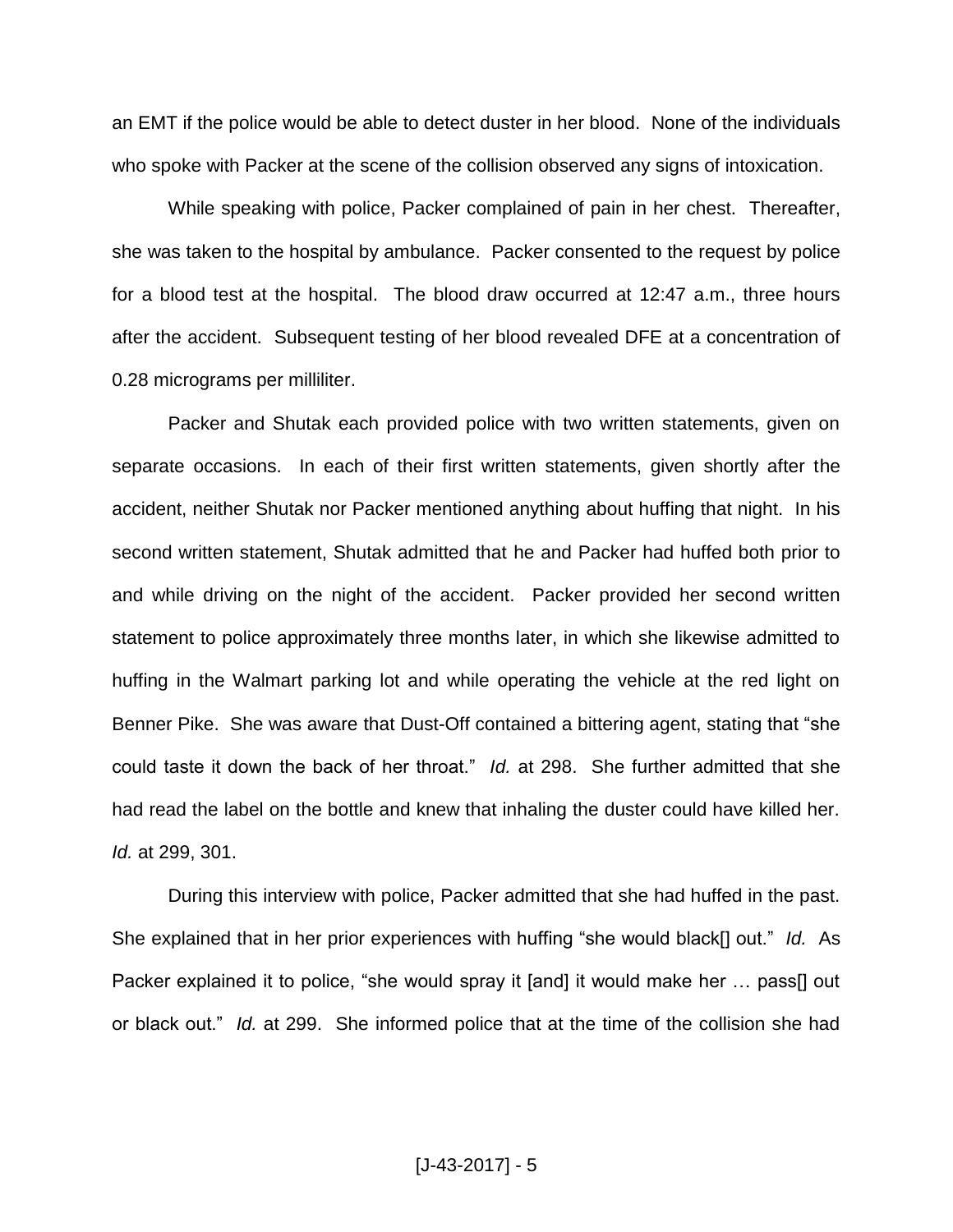"blacked out and was over the steering wheel." *Id.* at 299-300. Packer approximated that her typical high from huffing lasted between ten and fifteen minutes.

Expert toxicologist Dr. Wendy Adams testified at trial that the level of DFE found in Packer's blood was on the low side of the detectable range, but explained that DFE has a very short half-life<sup>5</sup> – only twenty-three minutes. According to Dr. Adams, DFE dissipates very quickly in the blood, and that the concentration of DFE in Packer's blood at the time of the collision three hours earlier would have been "several times higher." *Id.* at 344.

Dr. Adams testified that DFE is a commonly abused substance, known for its euphoric effect when inhaled.<sup>6</sup> It is a central nervous system depressant, and its misuse in this manner can result in an individual experiencing dizziness, disorientation, confusion, poor coordination, sleepiness, memory loss, seizures, unresponsiveness, loss of consciousness, loss of muscle control, slurred speech, convulsions, or sudden death. Dr. Adams reported that DFE's effects "are potentially strongly impairing [but] are also exceptionally short lived." *Id.* at 341. "[P]eak effects and peak concentrations are reached within minutes following inhalation," and "are frequently resolved by the time emergency responders arrive" at the scene of an accident where one of the participants had inhaled DFE. *Id.* at 340-41. It was Dr. Adams' opinion that Packer's

<sup>5</sup> Dr. Adams explained that a half-life is "the time it takes for the concentration in the blood to decrease by half." *Id.* at 343

<sup>6</sup> According to Dr. Adams, products containing DFE, including the aerosol duster purchased by Packer and Shutak, commonly contain a bittering agent to dissuade people from misusing the product. *Id.* at 339; Commonwealth's Exhibit 32; *see also*  N.T., 10/29/2014, at 214 (Shutak testifying that he usually inhaled DFE through his nose "because it tastes gross").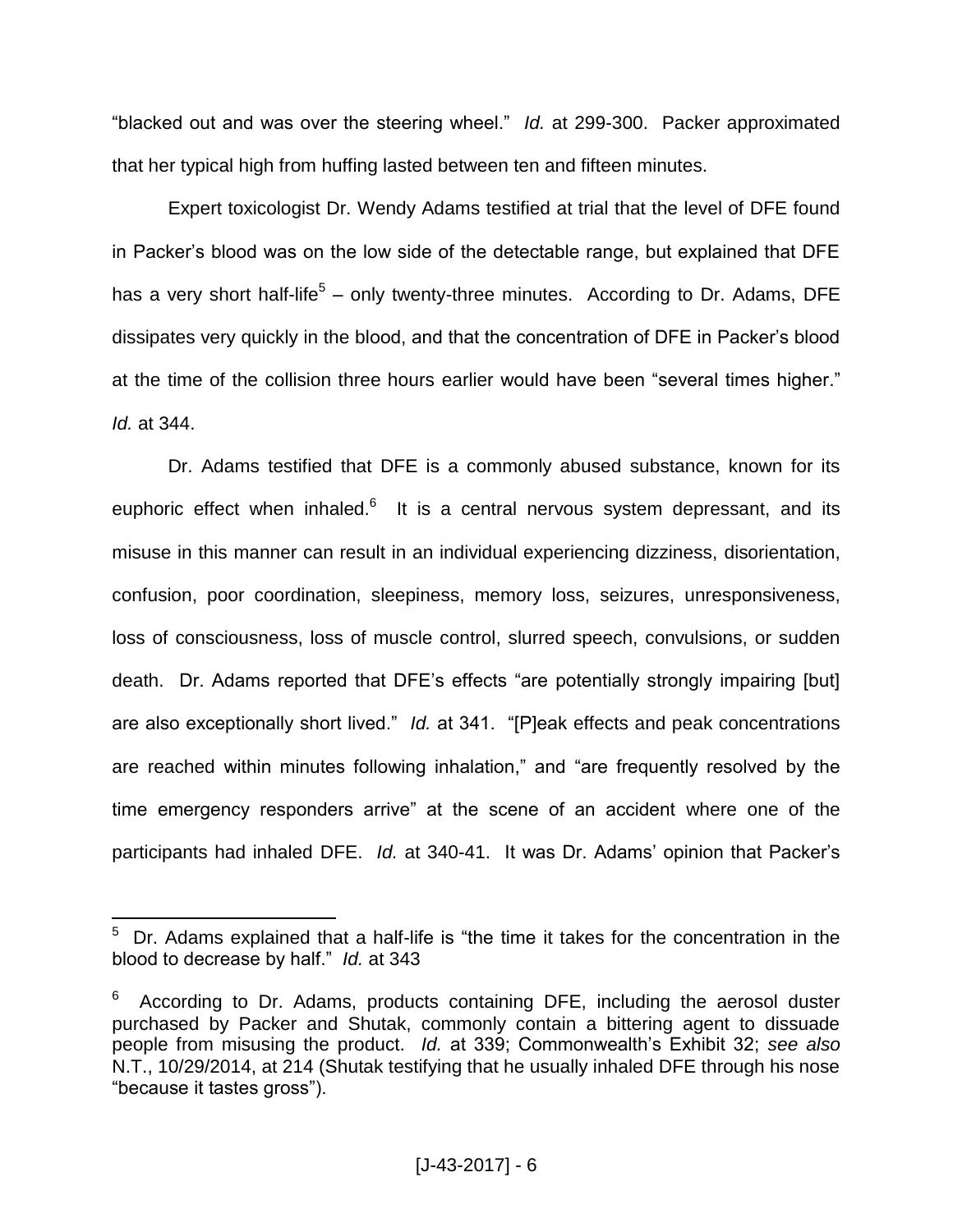intentional inhalation of dust remover was the "direct and substantial cause of the accident." *Id.* at 346.

At the close the Commonwealth's case in chief, Packer orally moved for a judgment of acquittal on the charges of third-degree murder, aggravated assault and aggravated assault with a deadly weapon, arguing that the Commonwealth had not proven beyond a reasonable doubt that Packer acted with malice, a critical element of these crimes. The trial court denied the motion.

The jury convicted Packer of all charges with the exception of aggravated assault with a deadly weapon. On January 23, 2015, the court sentenced Packer to an aggregate term of ten to twenty years of incarceration. Packer filed a timely postsentence motion challenging, inter alia, the trial court's denial of her motion for judgment of acquittal, asserting that the Commonwealth did not satisfy its burden of proving that she acted with malice to permit her convictions of third-degree murder and aggravated assault. Following argument, the court denied Packer's post-sentence motion.

Packer timely appealed to the Superior Court, challenging, in relevant part, the sufficiency of the evidence to support a finding of malice to sustain her convictions of third-degree murder and aggravated assault. In deciding this issue, the Superior Court, in an opinion authored by the Honorable Paula Ott, recognized that an impaired driver who causes the death of another does not typically act with the requisite malice to support convictions of third-degree murder and aggravated assault. *Commonwealth v. Packer*, 146 A.3d 1281, 1285 (Pa. Super. 2016) (citing *Commonwealth v. Kling*, 731 A.2d 145 (Pa. Super. 1999)). It nonetheless concluded that the facts of this case supported a finding of malice: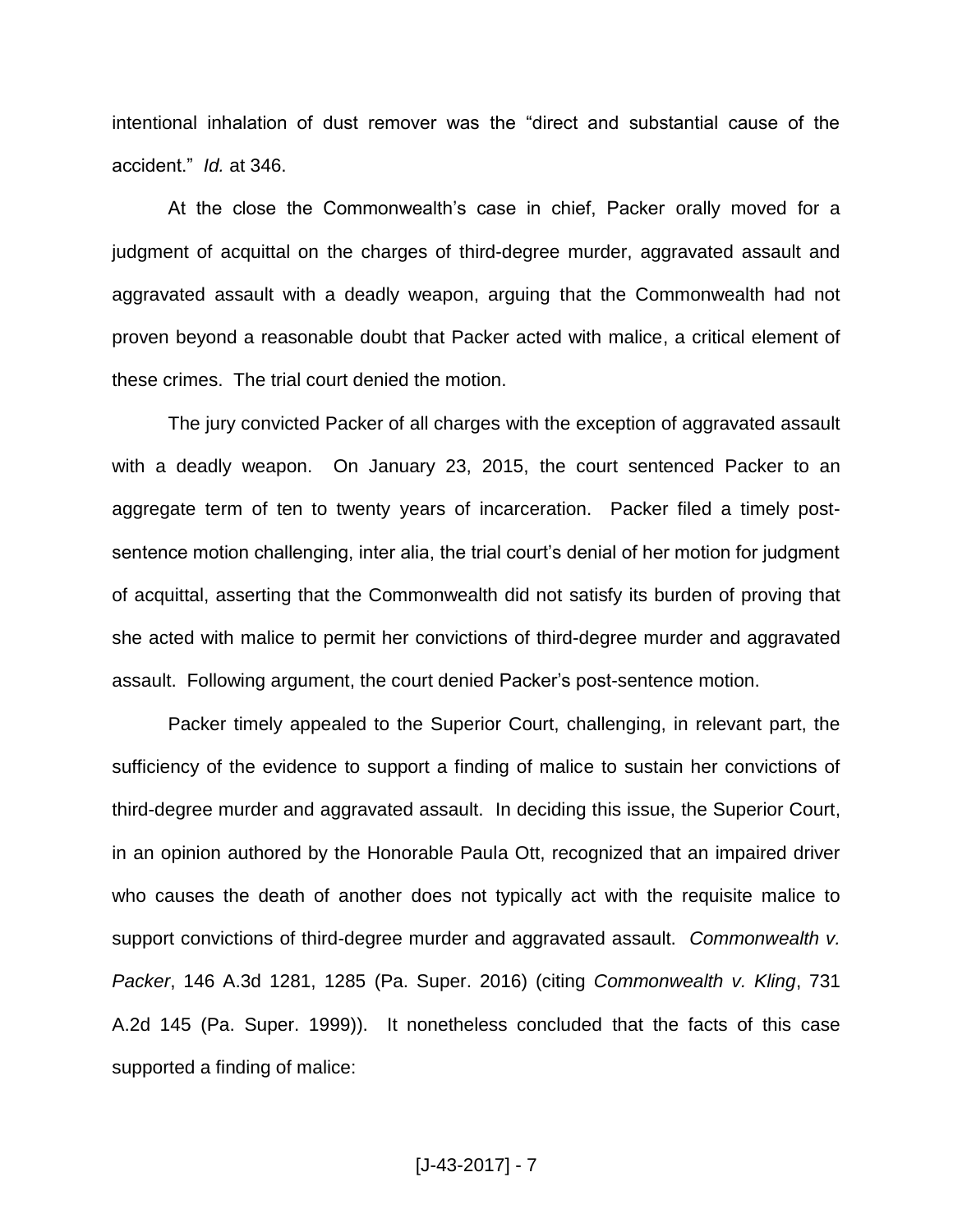We believe there is a qualitative difference between knowingly driving while impaired and knowingly driving when one is aware of a strong likelihood of becoming unconscious. While impairment denotes a diminished capacity for proper functioning, unconsciousness renders a person incapable of functioning, thereby ensuring a person has no opportunity to avoid a collision, and virtually guaranteeing some manner of accident.

Accordingly, when Packer drove her vehicle immediately after "huffing" at least three times, knowing the likelihood that she could black out and become unconscious, she "disregarded an unjustified and extremely high risk" that her actions "might cause death or serious bodily injury." Therefore, the evidence presented to the jury was sufficient to prove she displayed the malice needed to support the conviction of third[-]degree murder.

Similarly, those same actions displayed a "conscious disregard for almost certain death or serious bodily injury" needed to demonstrate the malice required to support her conviction of aggravated assault. Therefore, Packer's sufficiency challenge fails.

*Id.* at 1286 (internal citations to *Kling* omitted).

Packer filed a petition for allowance of appeal to this Court. We granted her request to review the following question: "Did the prosecution prove beyond a reasonable doubt that [] Packer acted with sufficient malice when she became involved in a fatal motor vehicle accident after she 'huffed' Dust-Off to support her convictions [of] third[-]degree murder and aggravated assault?" *Commonwealth v. Packer*, 163 A.3d 962 (Pa. 2016). This presents a question of law, for which our standard of review is de novo and our scope of review is plenary. *Commonwealth v. Woodard*, 129 A.3d 480, 489 (Pa. 2015), *cert. denied sub nom. Woodard v. Pennsylvania*, 137 S.Ct. 92 (2016); *see also supra*, note 3.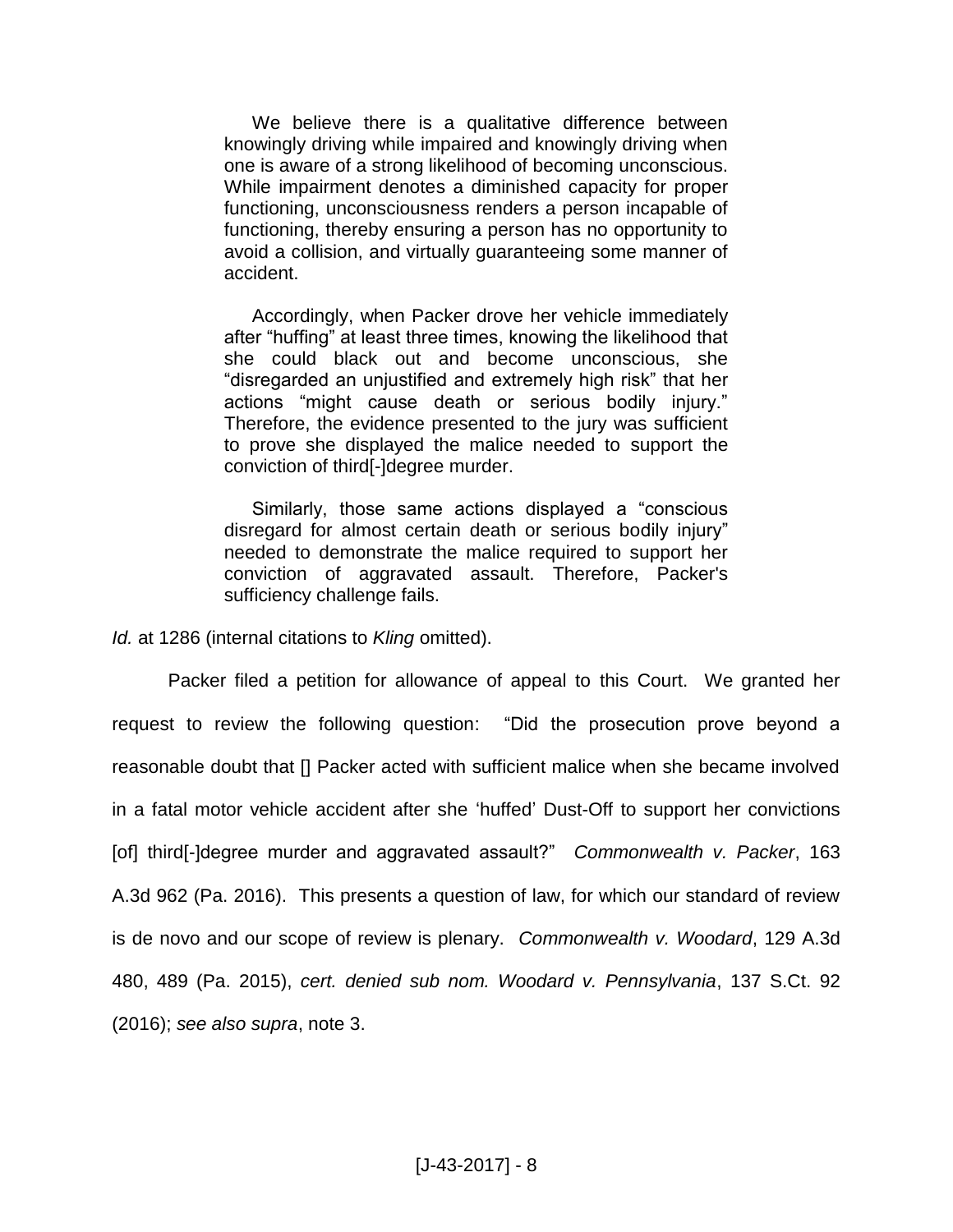Packer argues that precedent from this Court and the Superior Court provide that, except in very limited circumstances, the mens rea for a death resulting from a person driving under the influence of alcohol or a controlled substance only amounts to negligence or ordinary recklessness, either of which is insufficient to constitute malice necessary for convictions of third-degree murder and aggravated assault. Packer's Brief at 17-31 (discussing, inter alia, *Commonwealth v. Dunphy*, 20 A.3d 1215 (Pa. Super. 2011) (finding malice sufficient for third-degree murder conviction where the intoxicated defendant saw pedestrians crossing the street but nonetheless sped up to make the light, striking the victim and killing her, and then failed to stop after the accident); *Commonwealth v. Allen*, 833 A.2d 800 (Pa. Super. 2003) (finding malice sufficient to support conviction of third-degree murder based on the defendant's reckless driving before he fatally struck a pedestrian, his continued driving for 2½ miles with the victim impaled on his windshield despite a bystander's attempts to stop him, and his continued driving for an additional five miles after the victim rolled off the windshield); *Kling*, 731 A.2d 145 (finding malice sufficient for third-degree murder conviction where the defendant exhibited sustained recklessness prior to fatal accident despite a known or obvious risk of harm to others while racing at a high rate of speed on a dangerous mountain road); *Commonwealth v. Urbanski*, 627 A.2d 789 (Pa. Super. 1993) (same for a highly intoxicated defendant who drove erratically and recklessly disregarded his wife's repeated pleas to allow her to drive the car instead prior to the accident); *Commonwealth v. Pigg*, 571 A.2d 438 (Pa. Super. 1990) (same for an intoxicated tractor trailer driver who ran several cars off the road and ignored another driver's plea that he stop driving prior to the fatal collision)). She contends that the facts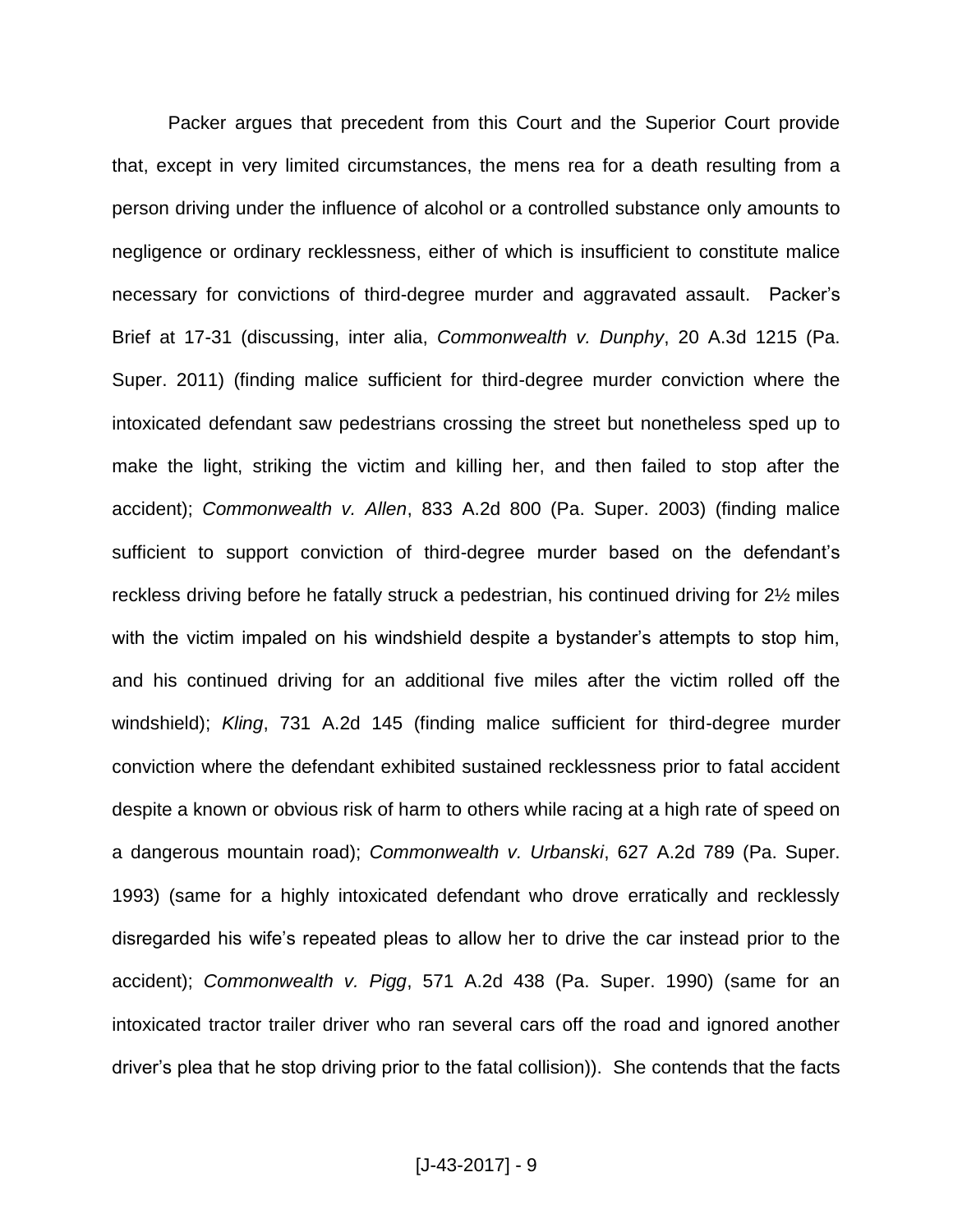of this case are distinguishable from other cases where the Superior Court found that a defendant was properly convicted of third-degree murder for a death resulting from driving under the influence. She argues that the facts here do not give rise to a finding of malice, which she refers to as requiring a mens rea of "intentional recklessness," to support convictions of third-degree murder and aggravated assault. *See id.* at 21-22, 34-37. In cases like this one, Packer asserts that it is inappropriate for the prosecutor to even charge the defendant with third-degree murder and aggravated assault, as the General Assembly has created other crimes, including homicide by vehicle while DUI and aggravated assault by vehicle while DUI, to punish those who cause a death or serious bodily injury while driving under the influence of alcohol or a controlled substance.<sup>7</sup> *See id.* at 31-33 (discussing *Commonwealth v. McHale*, 858 A.2d 1209 (Pa. Super. 2004) (finding the evidence insufficient to support the mens rea required for aggravated assault as the defendant's conduct was merely negligent when he drove while intoxicated and struck two pedestrians)).

The Commonwealth counters that the evidence, viewed in a light most favorable to the Commonwealth, supports a finding of malice. Specifically, the Commonwealth points to Packer's knowledge of the immediacy of the effect of DFE on her, the likelihood that she would become unconscious after huffing, and her actions before, during and after the accident as proof of malice, distinguishing the circumstances of this

<sup>7</sup> A person is guilty of homicide by vehicle while DUI, a second-degree felony enacted in 1982, if he or she unintentionally caused the death of another caused as a result of the defendant's DUI. 75 Pa.C.S. § 3735(a). A person commits aggravated assault by vehicle while DUI, also a second-degree felony enacted in 1996, if he or she negligently causes a person to suffer serious bodily injury as a result of the defendant's DUI. 75 Pa.C.S.A. § 3735.1(a). As stated above, the jury convicted Packer of these offenses as well. *See supra*, pp. 2, 7.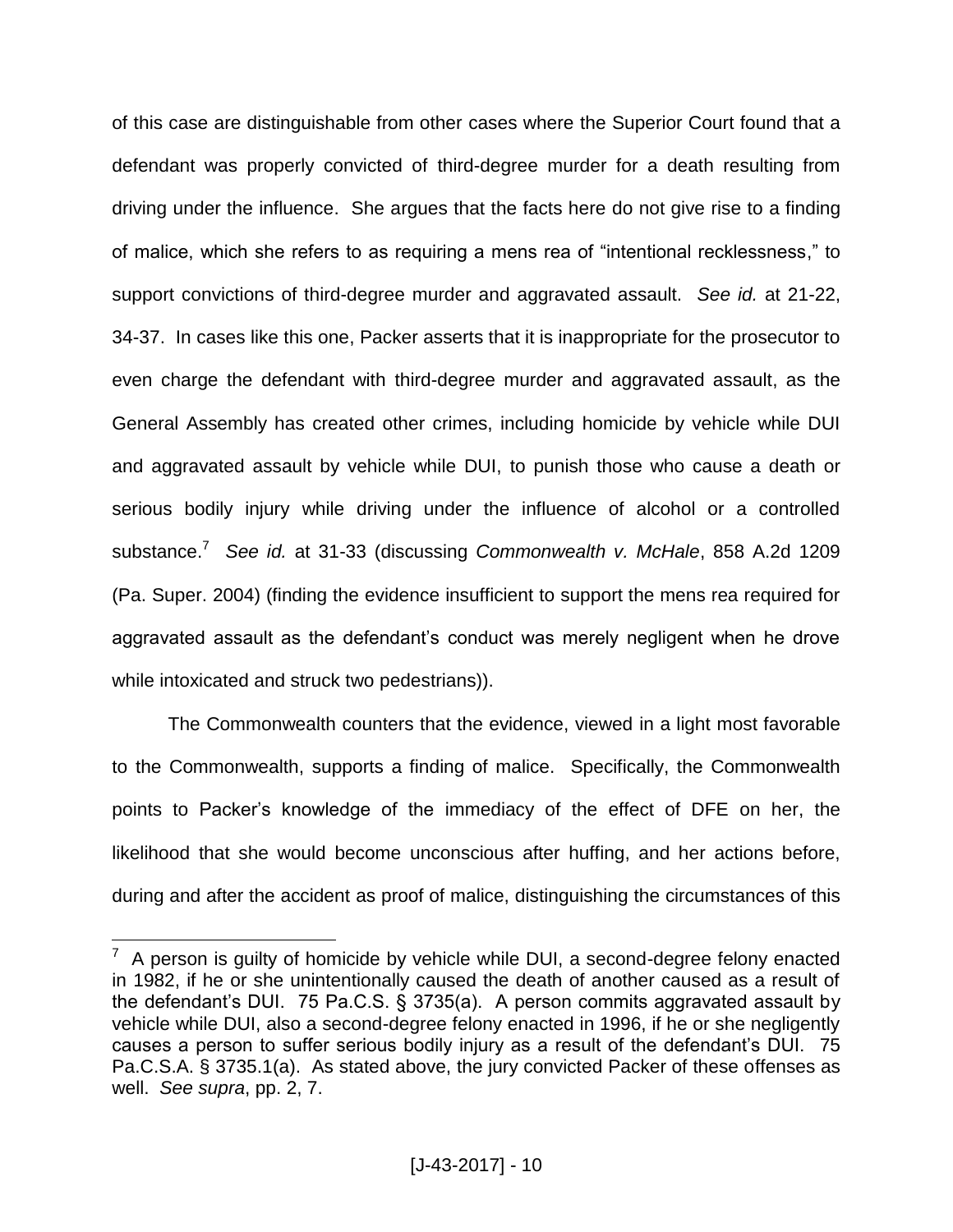matter from cases where the defendant merely knowingly drove while impaired and caused the death of another and aligning it with cases that have found the defendant acted with malice when causing the serious injury or death of another. *See* Commonwealth's Brief at 21-41 (discussing, inter alia, *Dunphy*, 20 A.3d 1215; *McHale*, 858 A.2d 1209; *Allen*, 833 A.2d 800; *Kling*, 731 A.2d 145; *Urbanski*, 627 A.2d 789; *Pigg*, 571 A.2d 438).

While Packer and the Commonwealth each ably dissect the plethora of cases decided by the intermediate appellate court over the past decades grappling with the precise parameters of malice, the broader point made by the arguments of the parties is that each case must be analyzed on its own facts against the standard established by this Court. Our purview here is to assure that our longstanding articulated standard, historically applied to intoxicants with cumulative and idiosyncratic effects, is correctly applied to newly emerging powerful and immediate intoxicants that are used by individuals with knowledge of their effects.

Our evaluation of this case begins with the definitions of the relevant crimes. $8$ Pennsylvania retains the common law definition of murder, which is a killing conducted "with malice aforethought." *Commonwealth v. Santos*, 876 A.2d 360, 363 (Pa. 2005); *Commonwealth v. Thomas*, 594 A.2d 300, 301 (Pa. 1991). Section 2502 of the Pennsylvania Crimes Code categorizes murder into degrees. *See generally* 18 Pa.C.S. § 2502(a)-(c). Third-degree murder is defined as "all other kinds of murder," i.e., those

<sup>8</sup> As Packer challenges only the sufficiency of the evidence presented to support a finding that she acted with the requisite mens rea to convict her of third-degree murder and aggravated assault, our discussion is limited to the evidence presented to support that element.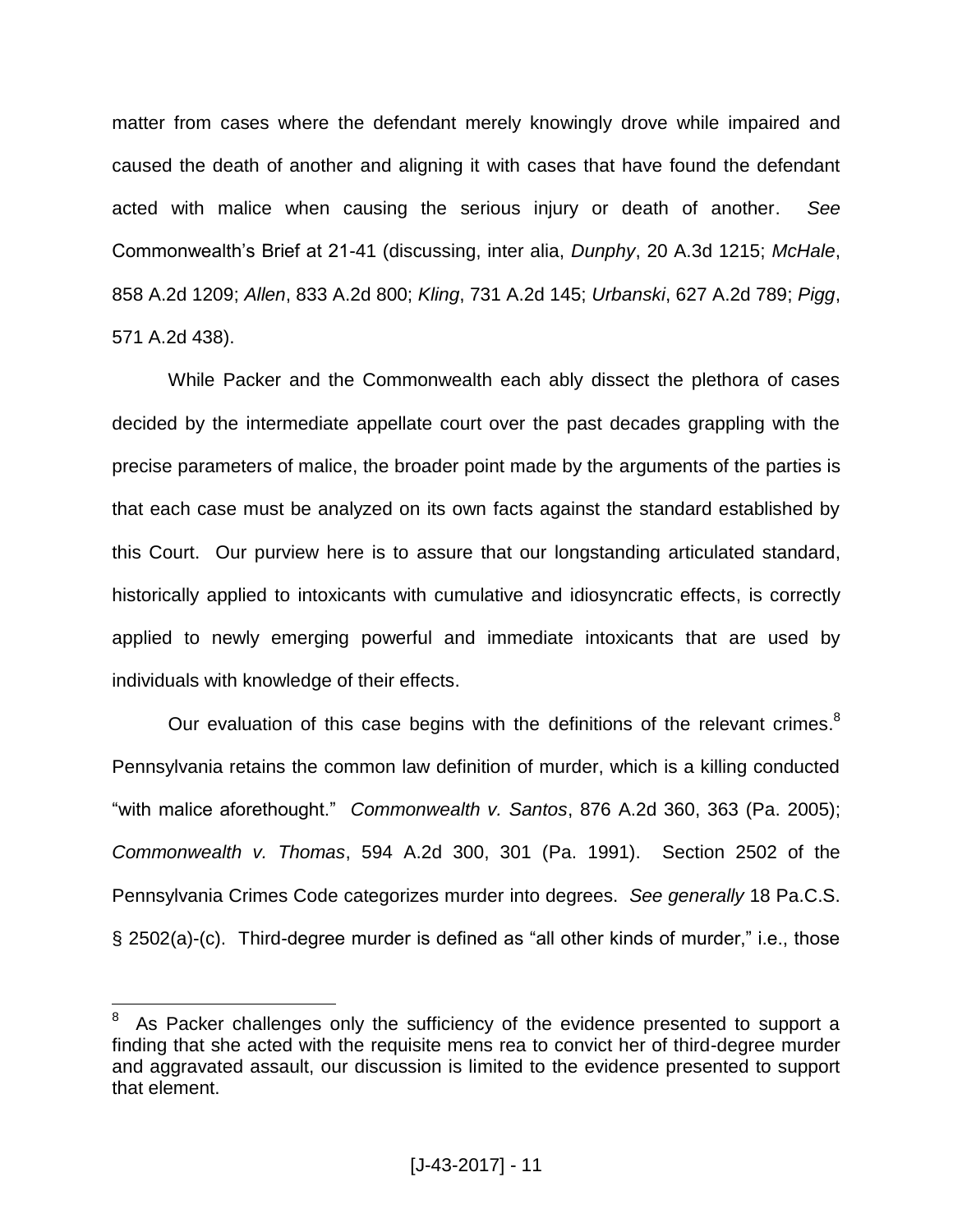committed with malice that are not intentional (first-degree) or committed during the perpetration of a felony (second-degree). *Id.* The pertinent provision of the aggravated assault statute requires proof that the defendant "attempt[ed] to cause serious bodily injury to another, or cause[d] such injury intentionally, knowingly or recklessly under circumstances manifesting extreme indifference to the value of human life." 18 Pa.C.S. § 2702(a)(1). As both parties recognize, the mens rea required for a conviction of aggravated assault, like third-degree murder, is malice; only the result of the crimes differ. *See Commonwealth v. O'Hanlon*, 653 A.2d 616, 618 (Pa. 1995) ("Aggravated assault is, indeed, the functional equivalent of a murder in which, for some reason, death fails to occur."); *Kling*, 731 A.2d at 147 ("There is no distinction between the malice essential to third degree murder and that necessary for aggravated assault.").

The overarching definition of malice was first provided by this Court in *Commonwealth v. Drum*, 58 Pa. 9 (1868):

> [I]t is not malice in its ordinary understanding alone, a particular ill-will, a spite or a grudge. Malice is a legal term, implying much more. It comprehends not only a particular illwill, but every case where there is wickedness of disposition, hardness of heart, cruelty, recklessness of consequences, and a mind regardless of social duty, although a particular person may not be intended to be injured.

*Id.* at 15. This definition has been continuously repeated and relied upon in decisions by this Court, *see e.g., Commonwealth v. Fisher*, 80 A.3d 1186, 1191 (Pa. 2013); *Santos*, 876 A.2d at 363; *Thomas*, 594 A.2d at 301; *Commonwealth v. McGuire*, 409 A.2d 313, 316 (Pa. 1979), and is incorporated into the Pennsylvania Suggested Standard Criminal Jury Instructions for third-degree murder. Pa. SSJI (Crim) § 15.2502C (2016).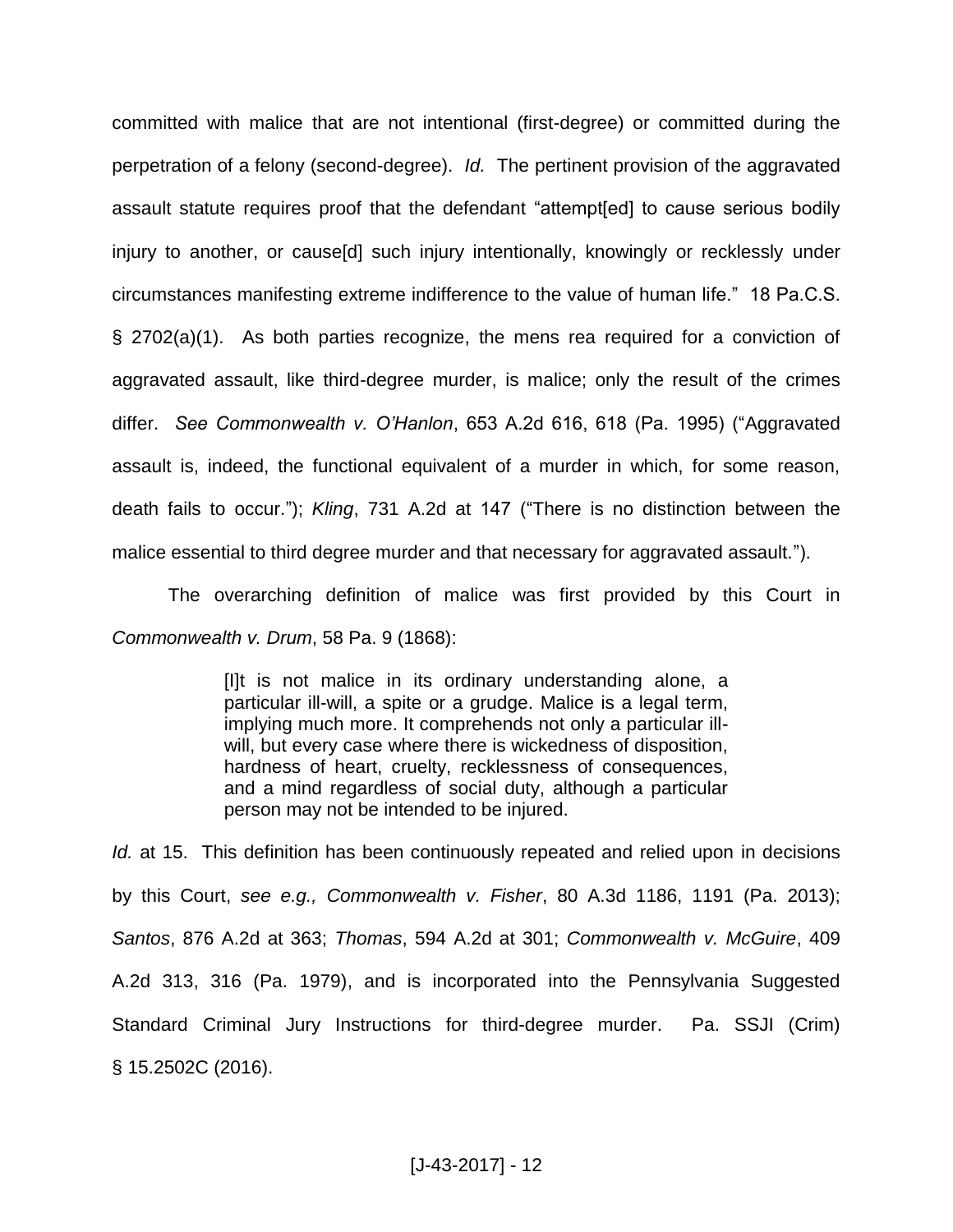While *Drum*'s definition of malice lacks finite parameters, for the purpose of thirddegree murder or aggravated assault, "our courts have consistently held that malice is present under circumstances where a defendant did not have an intent to kill, but nevertheless displayed a conscious disregard for 'an unjustified and extremely high risk that his actions might cause death or serious bodily harm.'" *Santos*, 876 A.2d at 364 (quoting *Commonwealth v. Young*, 431 A.2d 230, 232 (Pa. 1981)).

A killing perpetrated with malice differentiates murder from all other homicides. *Young*, 431 A.2d at 232. "[B]etween the recklessness or culpable negligence necessary to support the charge of involuntary manslaughter, and the specific intent to kill which is a prerequisite of murder of the first degree, there is a class of wanton and reckless conduct which manifests such an extreme indifference to the value of human life which transcends the negligent killing and reaches to the level of malice." *Commonwealth v. Taylor*, 337 A.2d 545 (Pa. 1975). Therefore, a person who acts negligently or with ordinary recklessness to cause a person to suffer serious bodily injury or death has not committed third-degree murder or aggravated assault, respectively. *See Commonwealth v. Ludwig*, 874 A.2d 623, 632 (Pa. 2005) ("the mental state of malice aforethought is significantly more than mere carelessness or neglect, or the disregard of a chance or possibility of death"). One legal scholar has defined the point of demarcation for malicious conduct under Pennsylvania law as "dangerousness" ‒ "the … act creates such a dangerous situation" that the resultant deaths or serious bodily injuries "are products of malice." Bruce A. Antkowiak, *The Art of Malice*, 60 Rutgers L. Rev. 435, 471 (2008). As Antkowiak explains, "Malice asks for a solemn, societal judgment about whether [the defendant] was responsible for [a death or serious bodily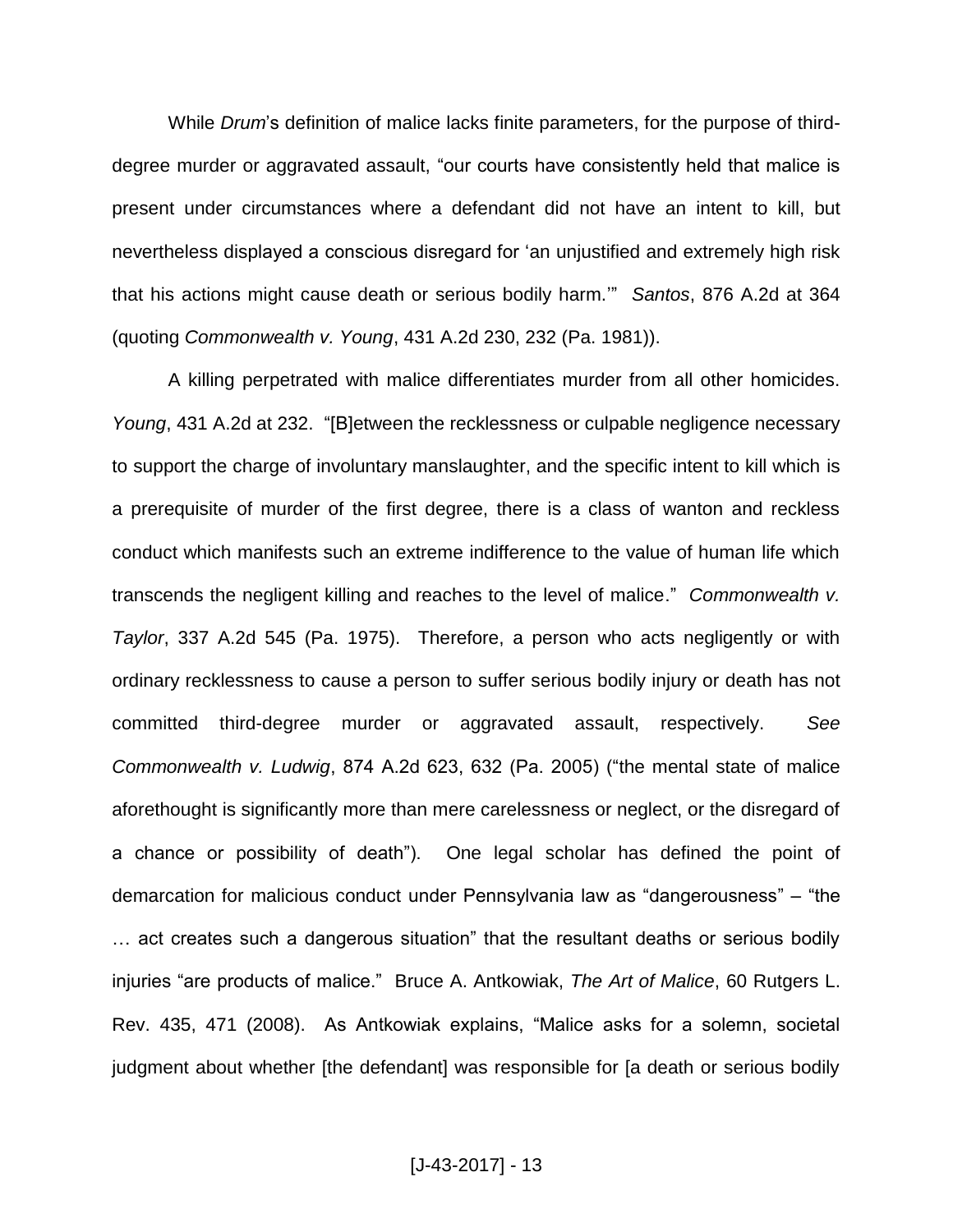injury] by bringing about a situation so unnecessarily dangerous to human life that empowering government to exercise its most ominous authority is the only rational societal response." *Id.* at 470.

The quintessential example of the level of recklessness required to constitute malice is a defendant who shoots a gun into a crowd. "If a man fires a gun into a crowd and kills another it is murder, because the fact of the reckless shooting of a gun into a crowd is malice in law. That wicked and depraved disposition and that recklessness and disregard of human life is malice." *Commonwealth v. Malone*, 47 A.2d 445, 447 (Pa. 1946) (citing *Commonwealth v. Hillman*, 42 A. 196 (Pa. 1899)). *See also Commonwealth v. Daniels*, 354 A.2d 538 (Pa. 1976) (affirming a conviction of aggravated assault where the defendant fired several gunshots in a bar full of people, seriously injuring one of the patrons, finding the conduct sufficiently reckless to exhibit an extreme indifference to the value of human life).

In *Malone*, this Court held that the defendant acted with malice when he shot and killed his friend while playing Russian roulette.<sup>9</sup> Addressing the sufficiency of the evidence to support a finding of malice, the *Malone* Court stated:

> The killing of [the victim] by this defendant resulted from an act intentionally done by the latter, in reckless and wanton disregard of the consequences which were at least sixty per cent certain from his thrice attempted discharge of a gun known to contain one bullet and aimed at a vital part of [the victim]'s body. This killing was, therefore, murder, for malice in the sense of a wicked disposition is evidenced by the

 9 The *Malone* decision, referring to this as "Russian Poker," explained that it "is a game in which the participants, in turn, place a single cartridge in one of the five chambers of a revolver cylinder, give the latter a quick twirl, place the muzzle of the gun against the temple and pull the trigger, leaving it to chance whether or not death results to the trigger puller." *Malone*, 47 A.2d at 447 n.1.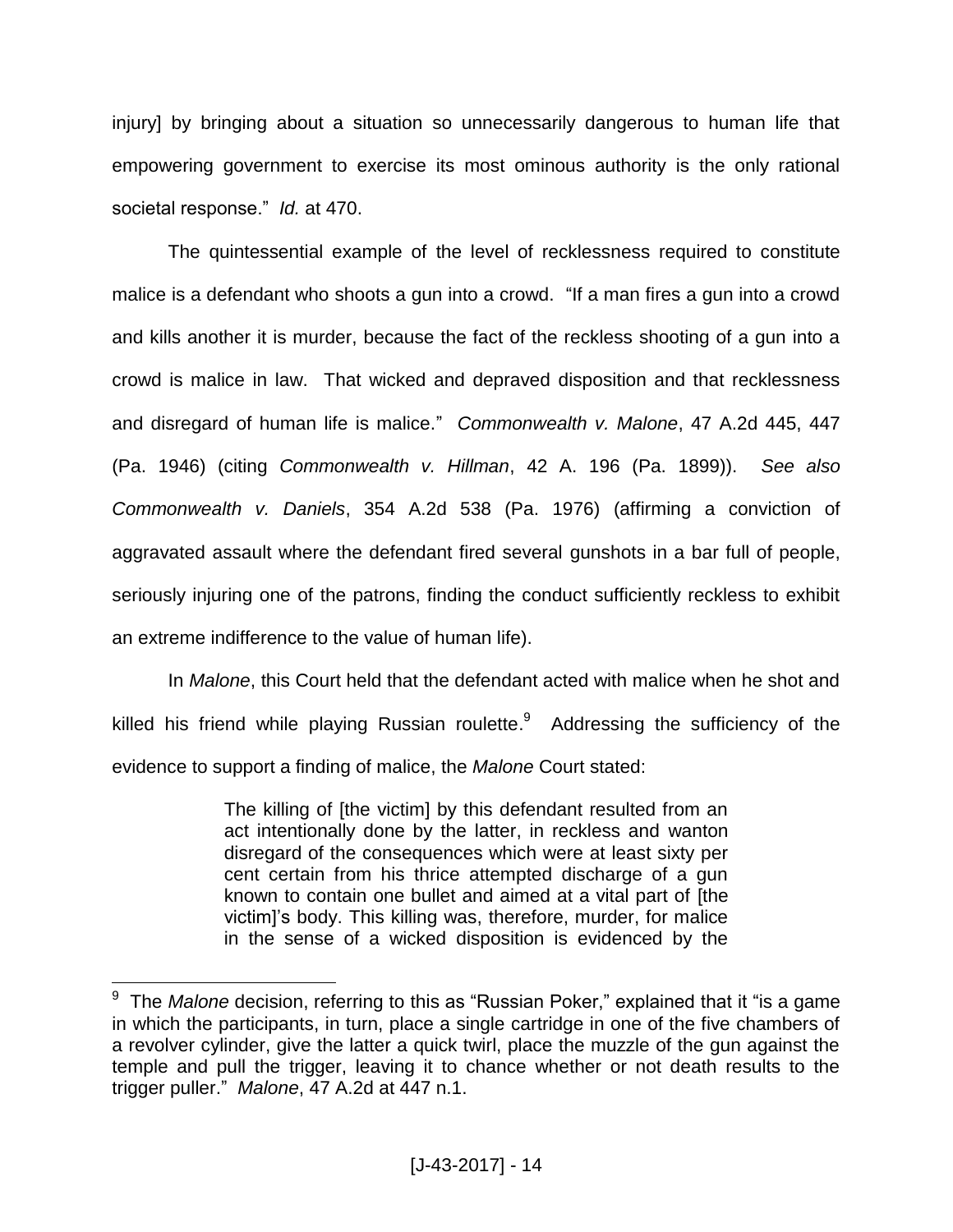intentional doing of an uncalled-for act in callous disregard of its likely harmful effects on others.

*Id.* at 449. *See also Young*, 431 A.2d at 232 & n.3 (stating that regardless of intention, the act of pointing a gun at a person's chest without certainty that it is not loaded constitutes "the type of grossly reckless conduct which he should have known was likely to result in serious bodily harm or death to another," and that [s]uch a wanton disregard of the consequences of his actions proved that at the time of the shooting appellant possessed that state of mind termed malice").

In the DUI context, this Court has held that the decision to drive while under the influence of alcohol and/or a controlled substance does not, standing alone, constitute malice. In *Commonwealth v. O'Hanlon*, a drunk driver ran a red light and struck another vehicle, seriously injuring the other driver. We found this evidence to be insufficient to sustain a conviction of aggravated assault. *O'Hanlon*, 653 A.2d at 618. We observed that neither "ordinary negligence" nor "mere recklessness" is sufficient to satisfy the mens rea of aggravated assault. *Id.* at 617-18. Instead, we found that the crime "requires a higher degree of culpability, i.e., that which considers and then disregards the threat necessarily posed to human life by the offending conduct," and entails "an element of deliberation or conscious disregard of danger[.]" *Id.* at 618*.*

> [F]or the degree of recklessness contained in the aggravated assault statute to occur, the offensive act must be performed under circumstances which almost assure that injury or death will ensue. The recklessness must, therefore, be such that life threatening injury is essentially certain to occur. This state of mind is, accordingly, equivalent to that which seeks to cause injury.

*Id.* The *O'Hanlon* Court found that the requisite mens rea is only met in circumstances where "the defendant could reasonably anticipate that serious bodily injury or death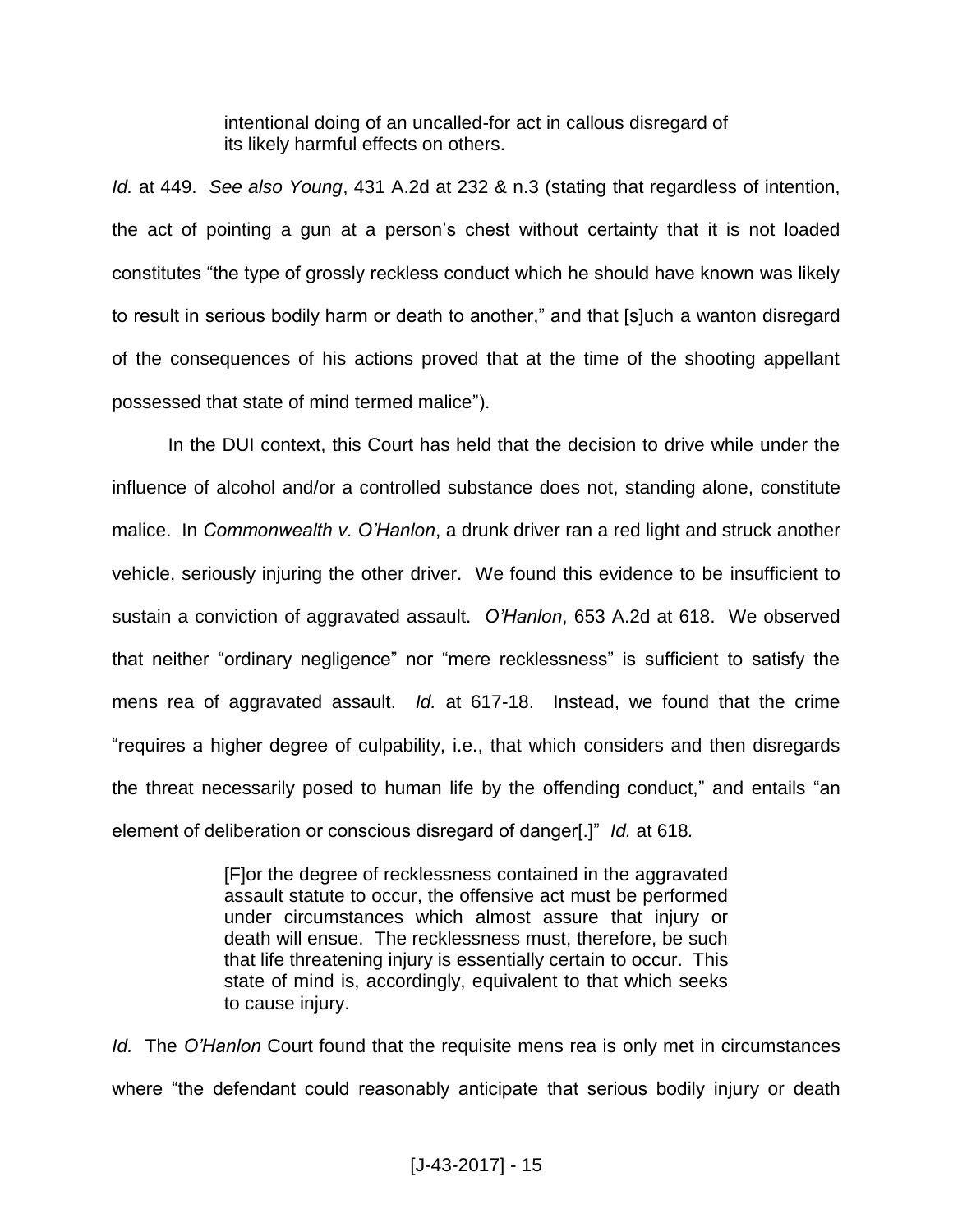would be the likely and logical consequence of his actions … [but] the consequence was ignored." *Id.*

We subsequently decided *Commonwealth v. Comer*, 716 A.2d 593 (Pa. 1998), another case challenging the sufficiency of the evidence to support a conviction of aggravated assault that occurred while the defendant was driving under the influence of alcohol and controlled substances. The defendant in *Comer*, who drove after drinking and ingesting "muscle relaxers," struck two people who were waiting for a bus, killing one and seriously injuring the other. *Id.* at 595. He was observed just prior to the accident traveling at a high rate of speed, in excess of the speed limit. His right tire rubbed against the curb and his car veered off the road, crashing through a bus stand and into a brick wall, striking the two pedestrians in the process.

The *Comer* Court found that the evidence was insufficient to prove that the defendant acted with malice. The accident occurred immediately after he was observed speeding and his tire rubbed along the curb. *Id.* at 597. Examining his behavior before and after the accident, the Court found no evidence "that he was aware of his reckless conduct" and that he "considered, then disregarded, the threat to the life of the victim." *Id.* at 596-97. Finding the facts to be sufficiently similar to those in *O'Hanlon*, we concluded that the conviction of aggravated assault must be reversed. *Id.*

Nearly two decades have passed since we last examined whether, and under what circumstances, the decision to drive under the influence of alcohol and/or a controlled substance rises to the level of malice. Our review of the case before us and the arguments presented reveal no basis to deviate from the holdings announced in *O'Hanlon* and *Comer* that the mens rea generally associated with the decision to drive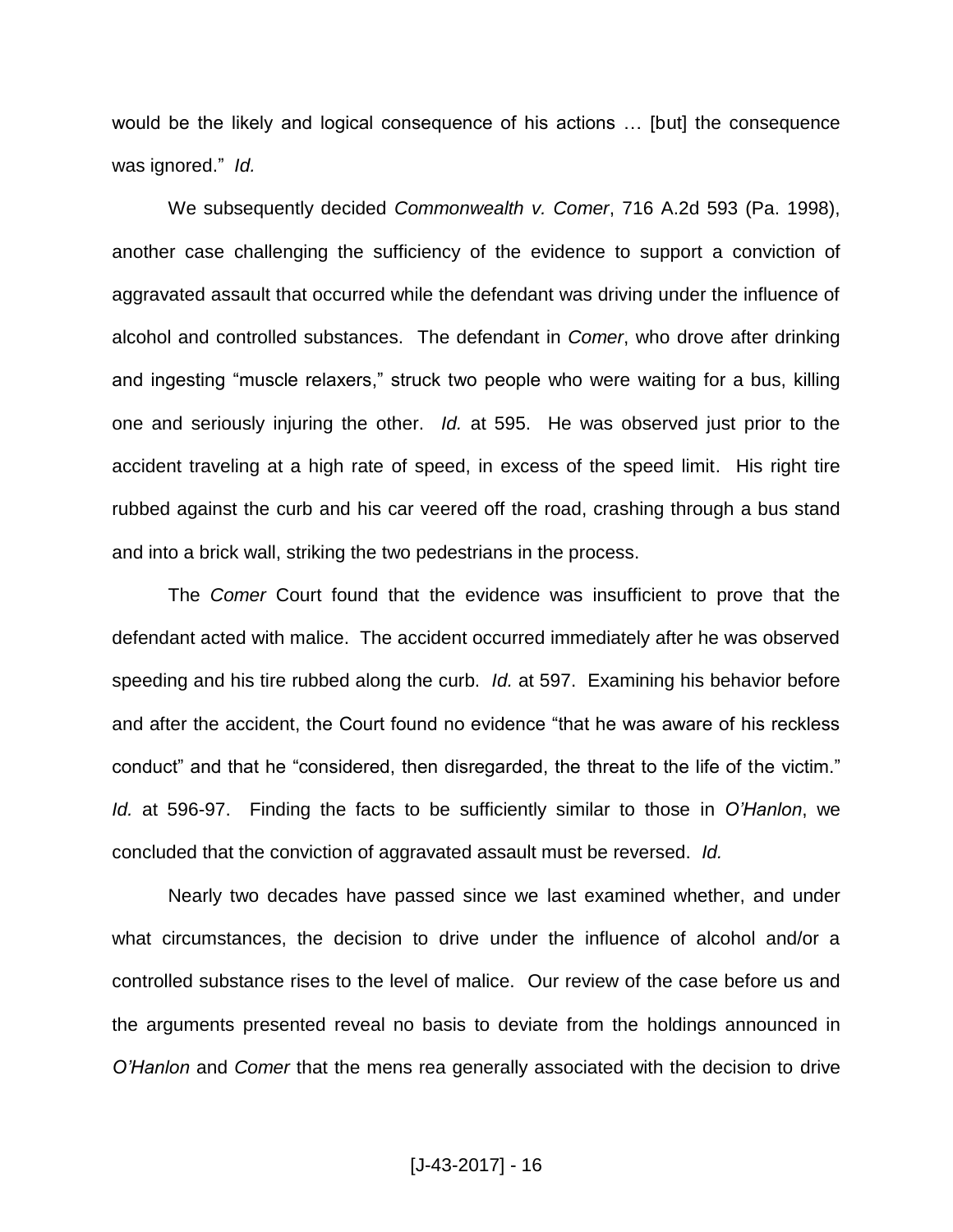under the influence is ordinary recklessness and does not constitute malice. This Court, in *O'Hanlon* and *Comer*, applied the longstanding definition of malice requiring a heightened level of recklessness, and applied it to the facts of those cases. We reaffirm the distinction between ordinary recklessness and malice announced in these cases.

We conclude, however, that the facts of this case distinguish it from *O'Hanlon* and *Comer* such that the courts below did not err in concluding that Packer acted with the malice necessary to support her convictions of third-degree murder and aggravated assault. Here, Packer huffed DFE both immediately prior to and while operating a vehicle on a public highway. N.T., 10/29/2014, at 304. She knew, from the clearly marked label and the bittering agent added to the Dust-Off, that this product was not intended to be ingested. *Id.* at 298-99, 301; Commonwealth's Exhibit 32. She further knew, from her numerous prior experiences with huffing, that the effects of DFE on her were immediate, debilitating and persisted for ten to fifteen minutes following inhalation. N.T., 10/29/2014, at 298-99, 301. Moreover, she knew that huffing had caused her to lose consciousness on other occasions in the past. *Id.* at 223, 230, 298-99.

With all of this knowledge about DFE and the immediate and overwhelming effects it had on her, she nonetheless made the conscious and informed decision to huff four or five bursts of DFE, inhaling the chemical for a total of fourteen to twenty-four seconds within a five-minute timespan. She inhaled immediately before driving on a public roadway and again while temporarily stopped at a red light. Precisely what had previously occurred after huffing happened to her again on the night in question – after inhaling her final bursts of DFE at the red light and proceeding to drive her vehicle on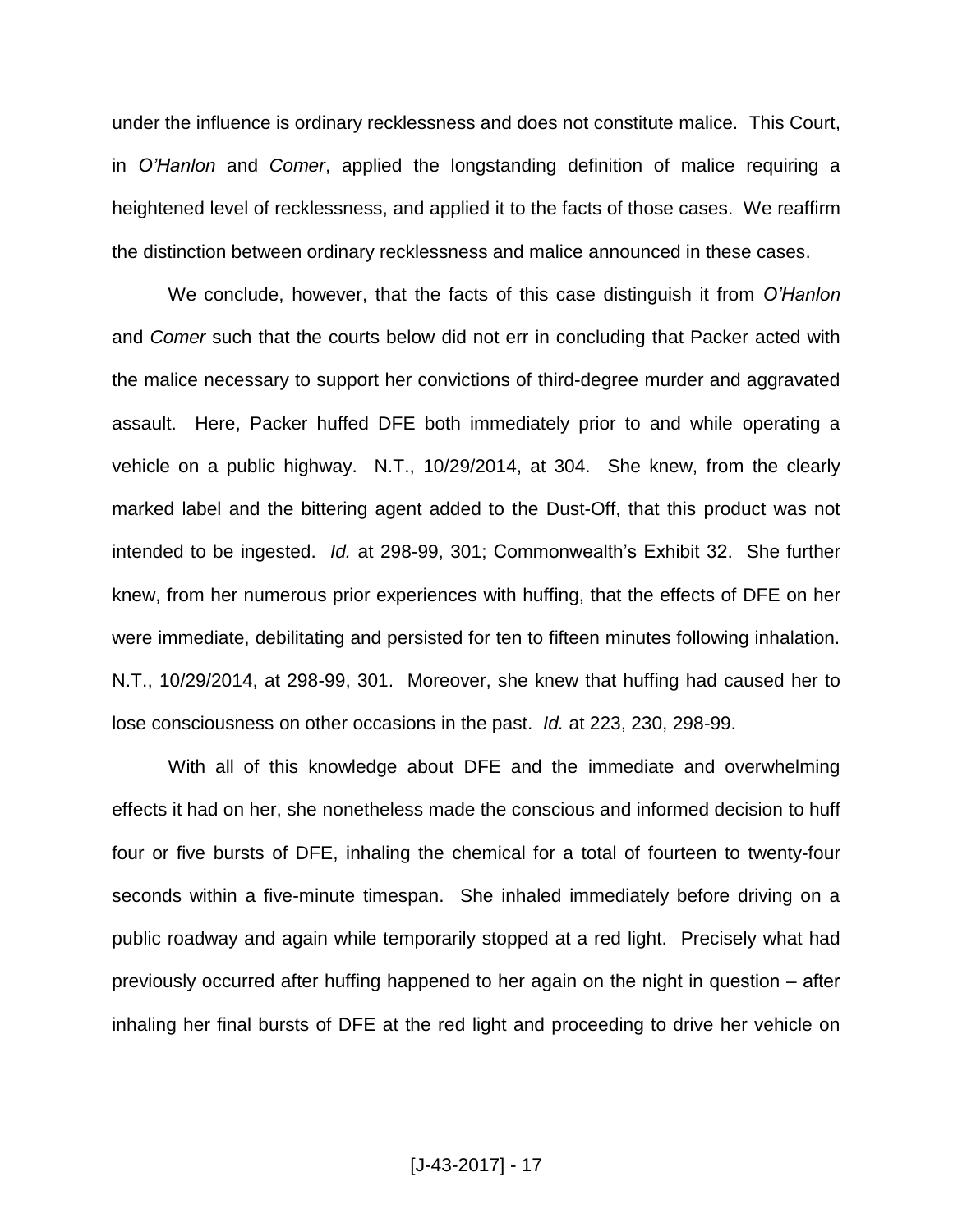the public highway, she lost consciousness. Predictably, without control of her vehicle, she killed Snyder.

Viewing the evidence, as we must, in the light most favorable to the Commonwealth, her awareness of the particular dangers her conduct posed is further demonstrated by her behavior before and after the accident. *See Comer*, 716 A.2d at 596-97. The record reflects that after huffing in the Walmart parking lot but before driving, she paused to ask Shutak how much he trusted her. N.T., 10/29/2014, at 210. The record further reflects that immediately following the accident (after she regained consciousness), she lied about what happened, asked about the detectability of DFE in her bloodstream, and repeatedly asked if she was going to jail. *Id.* at 99, 124-25, 129, 148, 155, 162-63.

This is not a typical case of ordinary recklessness that arises when someone chooses to drive while intoxicated. *See O'Hanlon*, 653 A.2d at 61; *Comer*, 716 A.2d at 597. Packer consciously disregarded an unjustified and extremely high risk that her chosen course of conduct might cause a death or serious bodily injury. *See O'Hanlon*, 653 A.2d at 618; *Santos*, 876 A.2d at 364. Because of Packer's history of losing consciousness after huffing and her knowledge of the immediacy of the effects of huffing on her, she "could reasonably anticipate that serious bodily injury or death would be the likely and logical consequence of [her] actions … [but] the consequence was ignored." *O'Hanlon*, 653 A.2d at 618. *See also Commonwealth v. Levin*, 816 A.2d 1151, 1153 (Pa. Super. 2003) (the defendant's decision to drive after smoking marijuana and drinking alcohol, which caused him to black out and kill a pedestrian,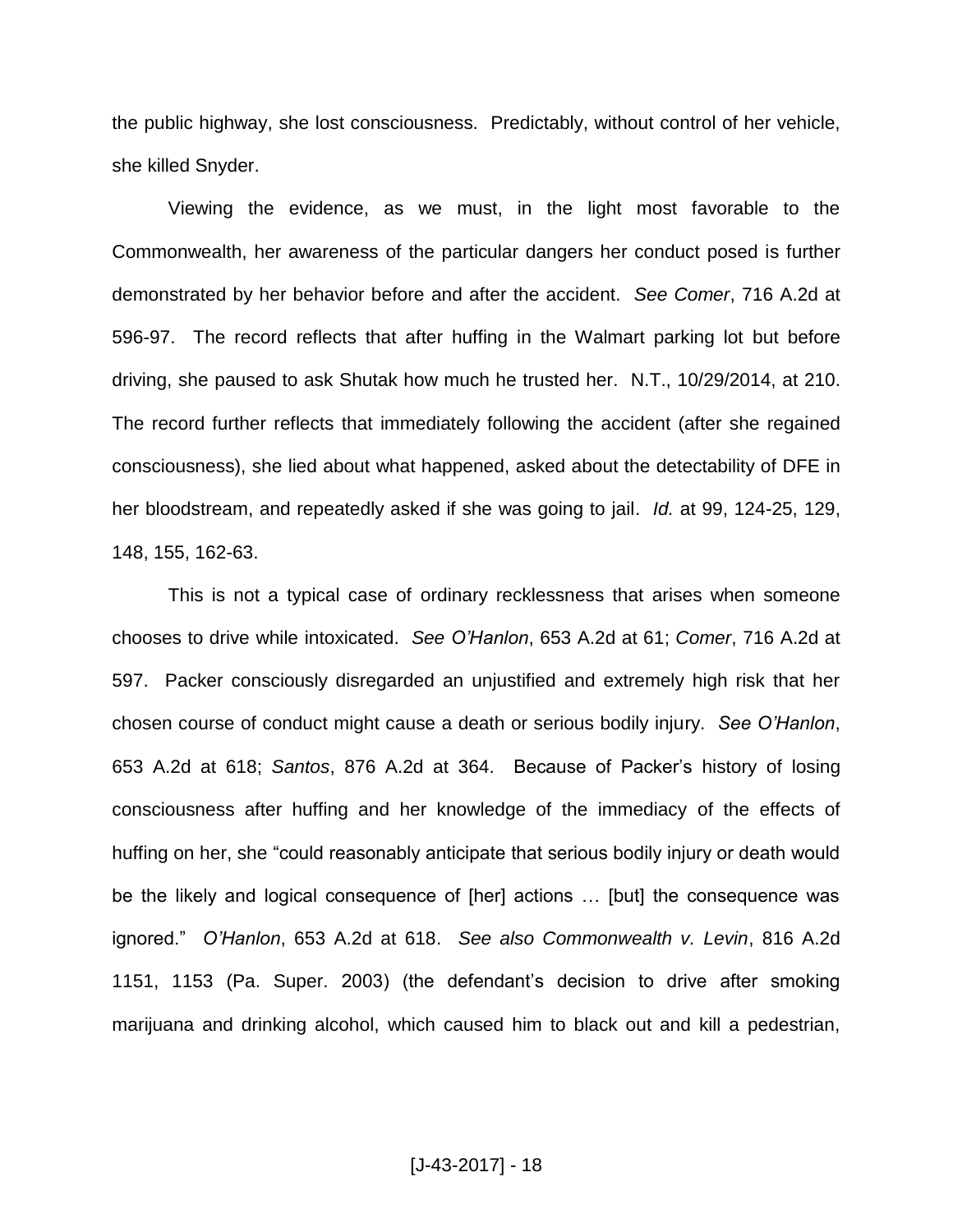knowing that combining the two caused him to black out in the past, constituted malice sufficient to support his third-degree murder conviction).

We agree with the Superior Court's stated line of demarcation between ordinary recklessness and malice in this case. There is a significant difference between deciding to drive while intoxicated and deciding to drive with knowledge that there is a strong likelihood of becoming unconscious. *See Packer*, 146 A.3d at 1286. The latter is closely aligned with the decision to play Russian roulette  $-$  in both instances, the defendant is "virtually guaranteeing some manner of accident" will occur through the "intentional doing of an uncalled-for act in callous disregard of its likely harmful effects on others." *See id.*; *Malone*, 47 A.2d at 449.

In urging reversal of the Superior Court's affirmance of her convictions for thirddegree murder and aggravated assault, Packer posits that "the legislature has enacted specific statutes such as homicide by vehicle [while] DUI and homicide by vehicle, which offenses provide more appropriate fits for all but a few [car accidents that result in a death]." Packer's Brief at 33. She is correct to a point: in the vast majority of prosecutions involving deaths or injuries caused by defendants driving under the influence, third-degree murder and aggravated assault should not be charged. The standard for malice enunciated in *Dunn*, reiterated in *O'Hanlon* and reaffirmed today requires recklessness of consequences and the conscious disregard for an unjustified and extremely high risk that a chosen course of conduct might cause a death or serious personal injury. However, this case is one of the few driving while under the influence cases that meets the standard of malice.